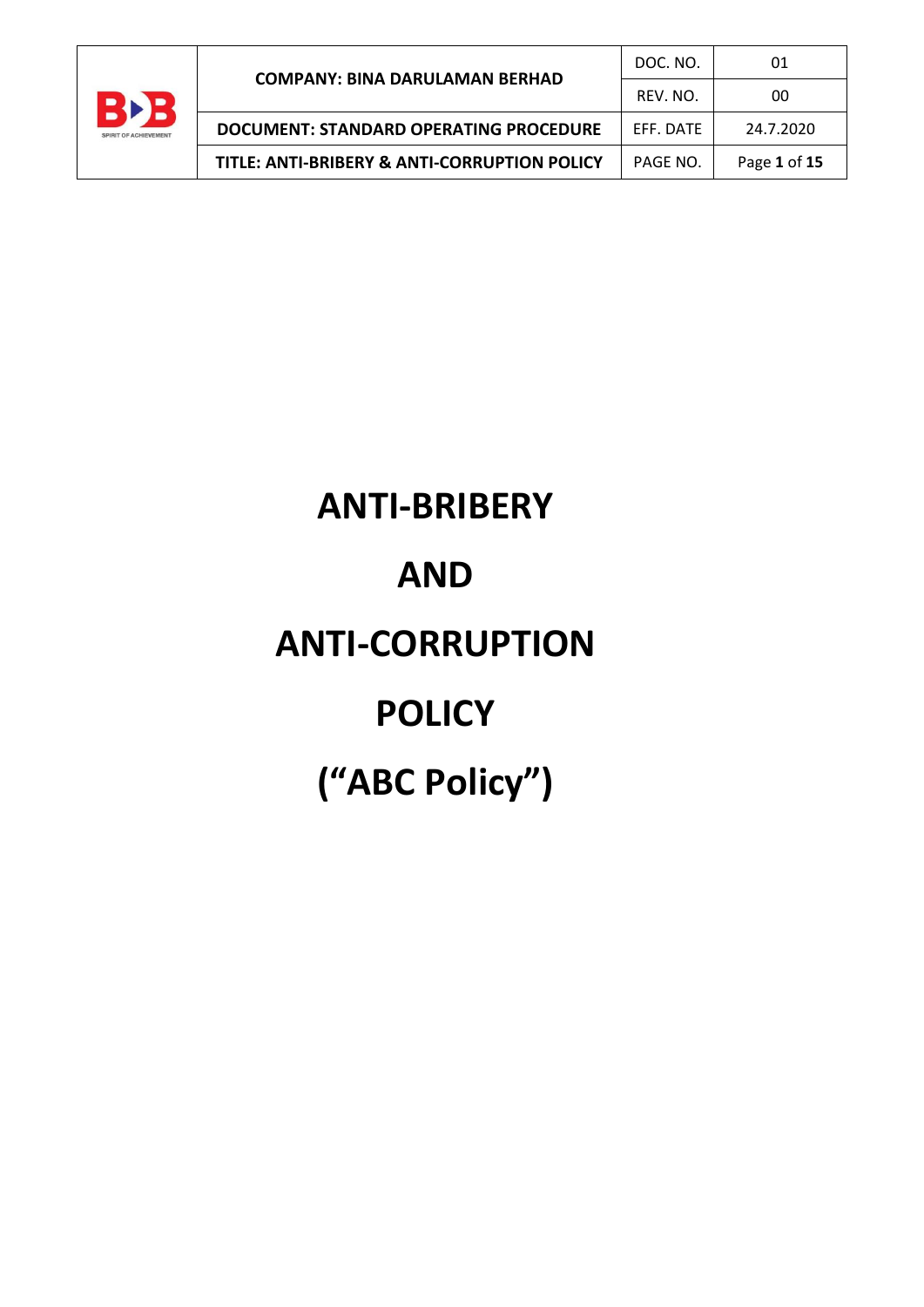

## **CONTENTS**

| <b>ITEM</b> | <b>DESCRIPTION</b>                                                            | <b>PAGE</b>    |
|-------------|-------------------------------------------------------------------------------|----------------|
| 1.          | Bina Darulaman Berhad's Commitment                                            | 3              |
| 2.          | Background                                                                    | 3              |
| 3.          | Objective                                                                     | $\overline{4}$ |
| 4.          | Scope                                                                         | 4              |
| 5.          | <b>Definitions</b>                                                            | $4 - 8$        |
| 6.          | Anti-Bribery and Anti-Corruption Policy                                       | $8 - 9$        |
| 7.          | Recognition of Local and International Legislation                            | 9              |
| 8.          | Gifts, Entertainment and Travel (G.E.T) and Donation and<br>Sponsorship (D&S) | $9 - 11$       |
| 9.          | <b>Facilitation Payments</b>                                                  | 11             |
| 10.         | <b>Business Associates</b>                                                    | $11 - 12$      |
| 11.         | Responsibilities of Management & Employees                                    | 12             |
| 12.         | Conflict of Interest                                                          | $12 - 13$      |
| 13.         | <b>Staff Declarations</b>                                                     | 13             |
| 14.         | Anti-Bribery and Anti-Corruption Compliance                                   | $13 - 14$      |
| 15.         | <b>Awareness and Training</b>                                                 | 14             |
| 16.         | <b>Reporting of Policy Violations</b>                                         | 14             |
| 17.         | Non-Compliance                                                                | 14             |
| 18.         | Continuous Improvement                                                        | 15             |
| 19.         | Sanctions for Non-Compliance                                                  | 15             |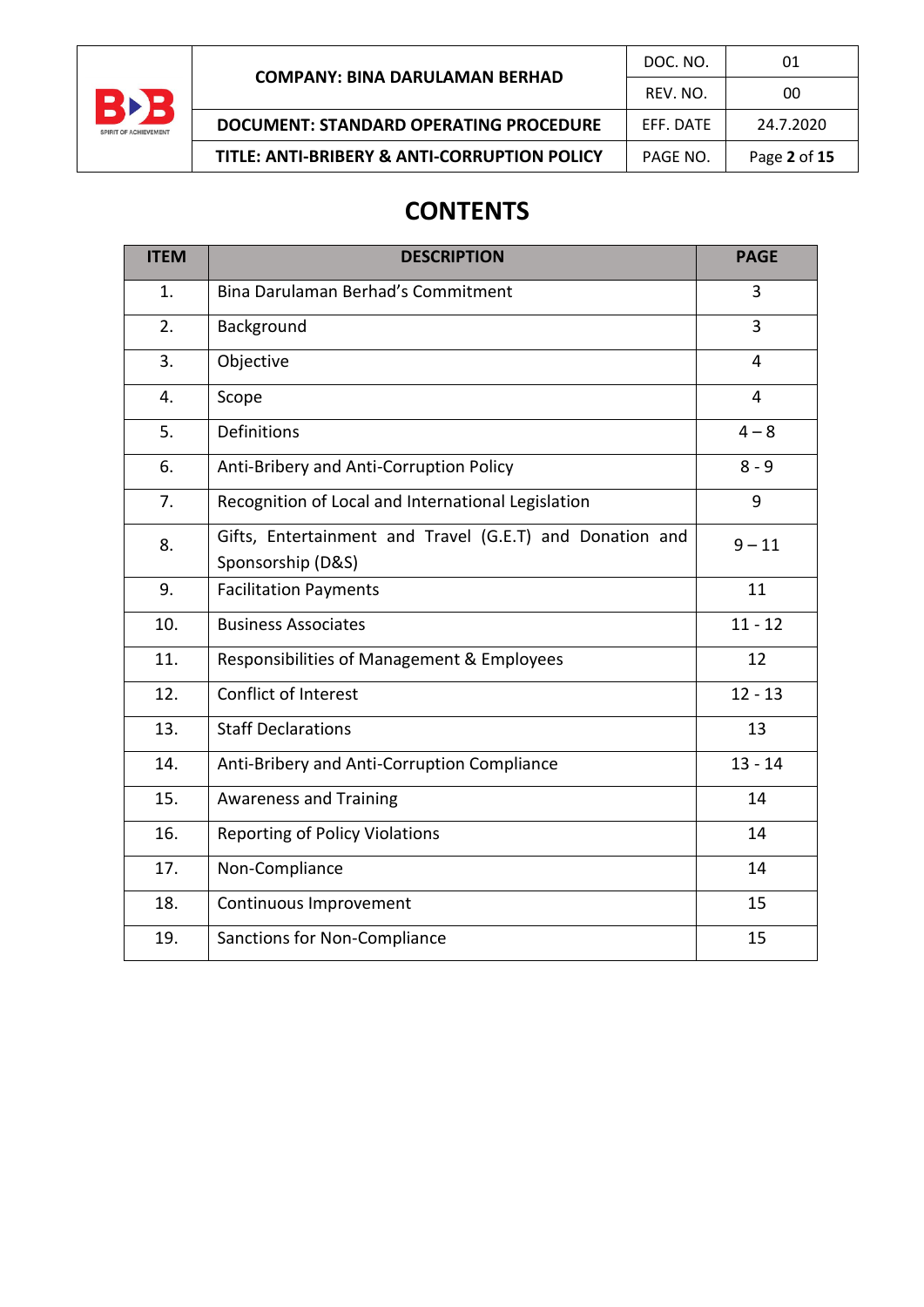| BĐ<br><b>SPIRIT OF ACHIEVEMENT</b> |                                               | DOC. NO.  | 01           |
|------------------------------------|-----------------------------------------------|-----------|--------------|
|                                    | <b>COMPANY: BINA DARULAMAN BERHAD</b>         | REV. NO.  | 00           |
|                                    | <b>DOCUMENT: STANDARD OPERATING PROCEDURE</b> | FFF. DATE | 24.7.2020    |
|                                    | TITLE: ANTI-BRIBERY & ANTI-CORRUPTION POLICY  | PAGE NO.  | Page 3 of 15 |

## **1. Bina Darulaman Berhad's Commitment**

- 1.1 Bina Darulaman Berhad and its subsidiaries ("the Group") are committed to conducting business dealings with integrity. This means avoiding practices of bribery and corruption of all forms in the company's daily operations. The Group has adopted a zero-tolerance approach against all forms of bribery and corruption and takes a strong stance against such acts. Employees who refuse to pay or receive bribes or participate in acts of corruption will not be penalised even if such refusal may result in the Company losing its business or not meeting the targets.
- 1.2 The Group's Anti-Bribery and Anti-Corruption Policy ("ABC Policy") leverages the core principles set out in the Group's Standard Operating Procedures ("SOP"). The scenarios provided within this Policy do not limit the boundaries of the Policy which may be extended to cover all circumstances relating to bribery. Compliance to the Policy is mandatory and will be monitored with a principle-based approach.
- 1.3 The Group where the context permits shall also be referred to as the Commercial Organization.
- 1.4 By virtue of section 17A of the Malaysian Anti-Corruption Commission Act 2009 ("MACCA"), the Government of Malaysia has enacted and imposed corporate liability for commercial organizations committing any acts of corruption. If found guilty for such an offence, the directors and the management of the Commercial Organization are deemed to have committed the same unless the Commercial Organization had emplaced adequate policies and procedures to prevent such conduct from happening and such Associated Person proves that the offence was committed without his consent or connivance.

Penalties for a Commercial Organization are harsh whereby on conviction a fine – a minimum of RM1,000,000.00 and/or up to 20 years imprisonment.

## **2. Background**

- 2.1 The Group highlighted Integrity as the first core value in the SOP. Each Employee shall uphold high levels of personal and professional values in all business interactions and decisions.
- 2.2 The nature of the Group's business requires its employees to engage in business with a wide range of parties, both internal as well as external. This Policy establishes the boundaries on interactions with all parties.
- 2.3 This Policy also provides guidance on how to act when subjected to potential acts of bribery and matters of corruption.
- 2.4 This Policy shall be read in conjunction with the SOP and the MACCA and its 2018 amendment.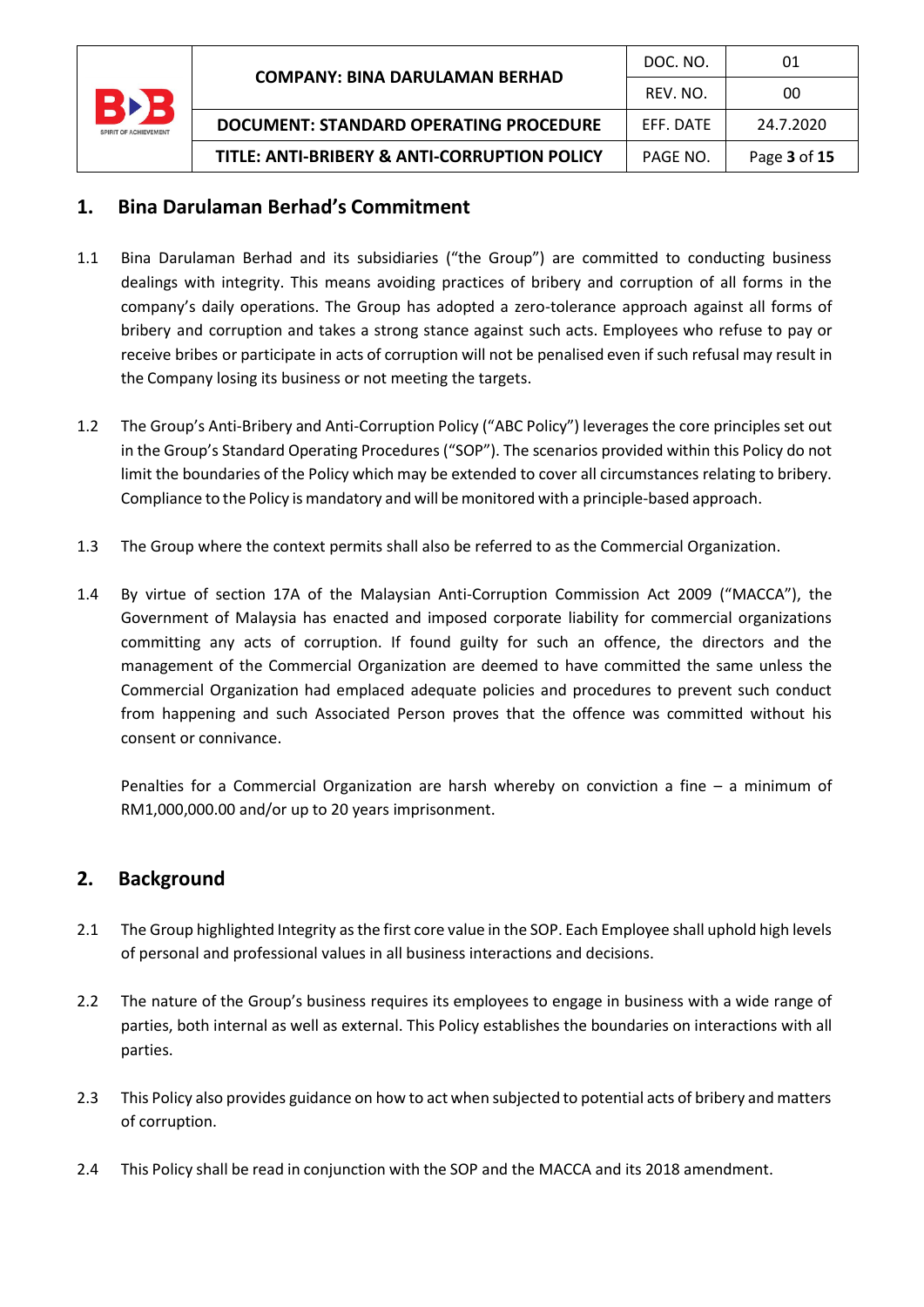

## **3. Objective**

3.1 This Policy sets out the Group's position, on anti-bribery in all its forms and matters of corruption that might confront the Group in its day to day operations and in amplification to paragraph 2 above to provide adequate procedures and information in defending and maintaining its position on anti-bribery and anti-corruption in line with the Adequate Procedure Principles pursuant to Guidelines on Adequate Procedures pursuant to subsection (5) of section 17A of MACCA.

## **4. Scope**

4.1 This policy applies to all Directors and Employees of the Group.

## **5. Definitions**

5.1 The following definitions are included in this policy.

| <b>Abbreviation</b>      | <b>Definition</b>                                                                                                                                                                                                                                                                                                                                   |  |  |
|--------------------------|-----------------------------------------------------------------------------------------------------------------------------------------------------------------------------------------------------------------------------------------------------------------------------------------------------------------------------------------------------|--|--|
| SOP                      | The Group's Standard Operating Procedures.                                                                                                                                                                                                                                                                                                          |  |  |
| <b>Associated Person</b> | Associated Person shall have the same meaning as "a person associated"<br>set out under section 17A (6) MACCA to be a director, partner, an<br>employee or a person who performs services for or on behalf of the<br>Commercial Organization.                                                                                                       |  |  |
| <b>Bribery</b>           | Bribery is defined as any action which would be considered as an offence<br>of giving or receiving "gratification" under MACCA.<br>In practice, this means offering, giving, receiving or soliciting something of<br>value in an attempt to illicitly influence the decisions or actions of a person<br>a position of trust within an organization. |  |  |
| Gratification            | 'Gratification' is defined in the MACCA to mean the following:<br>a) money, donation, gift, loan, fee, reward, valuable security, property<br>or interest in property being property of any description whether<br>movable or immovable, financial benefit, or any other similar<br>advantage;                                                      |  |  |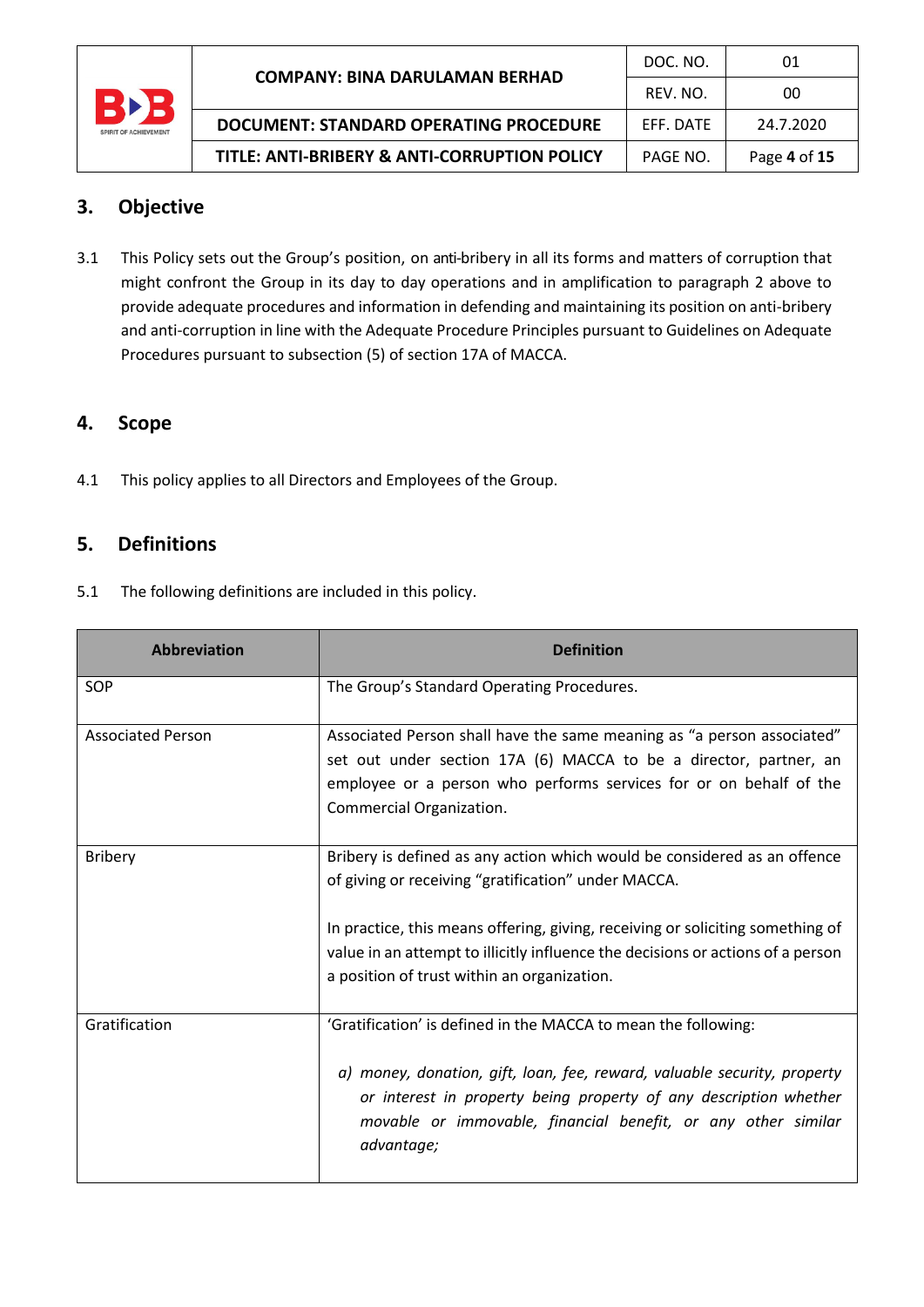

| <b>Abbreviation</b>       | <b>Definition</b>                                                                                                                                                                                                                                                                                                                                                                                                                                   |  |  |
|---------------------------|-----------------------------------------------------------------------------------------------------------------------------------------------------------------------------------------------------------------------------------------------------------------------------------------------------------------------------------------------------------------------------------------------------------------------------------------------------|--|--|
|                           | b) any office, dignity, employment, contract of employment or services,<br>and agreement to give employment or render services in any capacity;                                                                                                                                                                                                                                                                                                     |  |  |
|                           | c) any payment, release, discharge or liquidation of any loan, obligation<br>or other liability, whether in whole or in part;                                                                                                                                                                                                                                                                                                                       |  |  |
|                           | d) any valuable consideration of any kind, any discount, commission,<br>rebate, bonus, deduction or percentage;                                                                                                                                                                                                                                                                                                                                     |  |  |
|                           | e) any forbearance to demand any money or money's worth or valuable<br>thing;                                                                                                                                                                                                                                                                                                                                                                       |  |  |
|                           | f) any other service or favour of any description, including protection<br>from any penalty or disability incurred or apprehended or from any<br>action or proceedings of a disciplinary, civil or criminal nature, whether<br>or not already instituted, and including the exercise or the forbearance<br>from the exercise of any right or any official power or duty; and                                                                        |  |  |
|                           | g) any offer, undertaking or promise, whether conditional or<br>unconditional, of any gratification within the meaning of any of the<br>preceding paragraphs (a) to (f).                                                                                                                                                                                                                                                                            |  |  |
|                           | Bribery may be "outbound", where someone acting on behalf of the Group<br>attempts to influence the actions of someone external, such as a<br>Government official or client decision-maker.                                                                                                                                                                                                                                                         |  |  |
|                           | It may also be "inbound", where an external party is attempting to influence<br>someone within the Group such as a decision-maker or someone with<br>access to confidential information.                                                                                                                                                                                                                                                            |  |  |
|                           | Bribery and corruption are closely related. However, corruption has a<br>wider remit. See "Corruption" definition below.                                                                                                                                                                                                                                                                                                                            |  |  |
| <b>Business Associate</b> | An external party with whom the organization has, or plans to establish,<br>some form of business relationship. This primarily includes Counterparties<br>and Business Partners, i.e. clients, customers, joint ventures, joint venture<br>partners, consortium partners, outsourcing providers, contractors,<br>consultants, subcontractors, suppliers, vendors, advisers, agents,<br>distributors, representatives, intermediaries and investors. |  |  |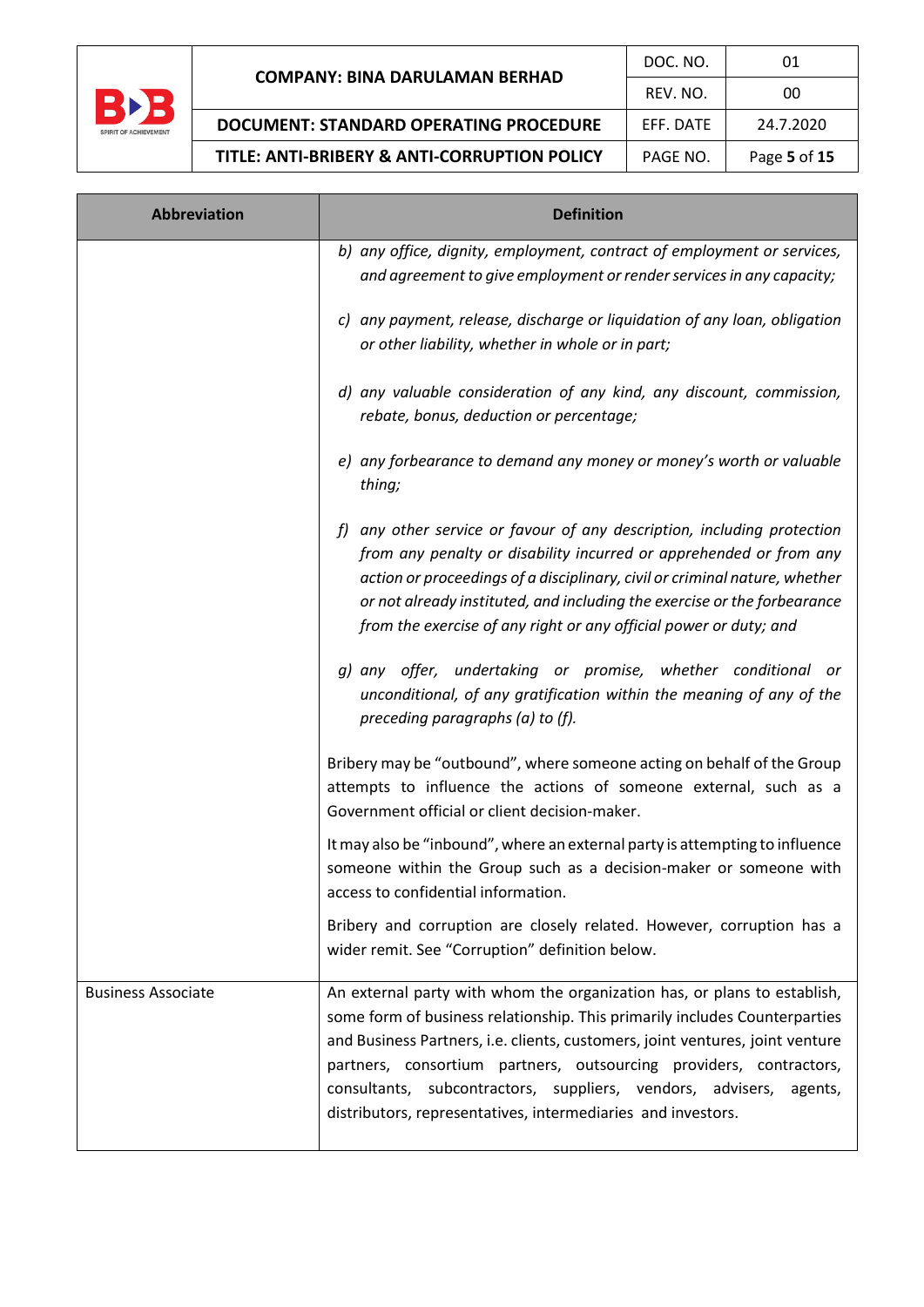

Г

**TITLE: ANTI-BRIBERY & ANTI-CORRUPTION PC** 

a sa kacamatan ing Kabupatèn Kabupatèn Kabupatèn Kabupatèn Kabupatèn Kabupatèn Kabupatèn Kabupatèn Kabupatèn K

|              | DOC. NO.         | 01           |
|--------------|------------------|--------------|
|              | REV. NO.         | ΩO           |
| <b>DURE</b>  | <b>FFF. DATE</b> | 24.7.2020    |
| <b>DLICY</b> | PAGE NO.         | Page 6 of 15 |

| <b>Abbreviation</b>         | <b>Definition</b>                                                                                                                                                                                                                                                                                                                                                                                                                                                                                                                       |  |  |
|-----------------------------|-----------------------------------------------------------------------------------------------------------------------------------------------------------------------------------------------------------------------------------------------------------------------------------------------------------------------------------------------------------------------------------------------------------------------------------------------------------------------------------------------------------------------------------------|--|--|
| Corruption                  | The Transparency International definition of corruption is 'the abuse of<br>entrusted power for personal gain.' For the purpose of this policy,<br>corruption, is defined primarily as any action which would be considered as<br>an offence of giving or receiving 'gratification' under the MACCA ('Bribery'<br>as defined above). In addition, corruption may also include acts of<br>extortion, collusion, breach of trust, abuse of power, trading under<br>influence, embezzlement, fraud or money laundering.                    |  |  |
| Conflict of Interest        | When a person's own interests either influence, have the potential to<br>influence or are perceived to influence their decision making of the Group.                                                                                                                                                                                                                                                                                                                                                                                    |  |  |
| Donations and Sponsorship   | Charitable contributions and sponsorship payments made by the Group to<br>support the community.                                                                                                                                                                                                                                                                                                                                                                                                                                        |  |  |
| <b>Directors</b>            | Directors include all independent and non-independent directors,<br>executive and non-executive directors of the Group and shall also include<br>alternate or substitute directors.                                                                                                                                                                                                                                                                                                                                                     |  |  |
| <b>Exposed Position</b>     | A staff position identified as vulnerable to bribery through a risk<br>assessment. Such positions may include but is not limited to any role<br>involving procurement or contract management; financial approvals;<br>human resource; relations with government officials or government<br>departments; sales; positions where negotiation with an external party is<br>required; or other positions which the company has identified as<br>vulnerable to bribery.                                                                      |  |  |
| <b>Facilitation Payment</b> | A payment or other provision made personally to an individual in control<br>of a process or decision. It is given to secure or expedite a routine or<br>administrative duty or function.                                                                                                                                                                                                                                                                                                                                                |  |  |
| Corporate Gift              | Something given from one organisation to another, with the appointed<br>representatives of each organisation giving and accepting the gift.<br>Corporate gifts may also be promotional items given out equally to the<br>general public at events, trade shows and exhibitions as a part of building<br>the company's brand. The gifts are given transparently and openly, with<br>the implicit or explicit approval of the organisations involved. Corporate<br>gifts normally bear the company name and logo and are of nominal value |  |  |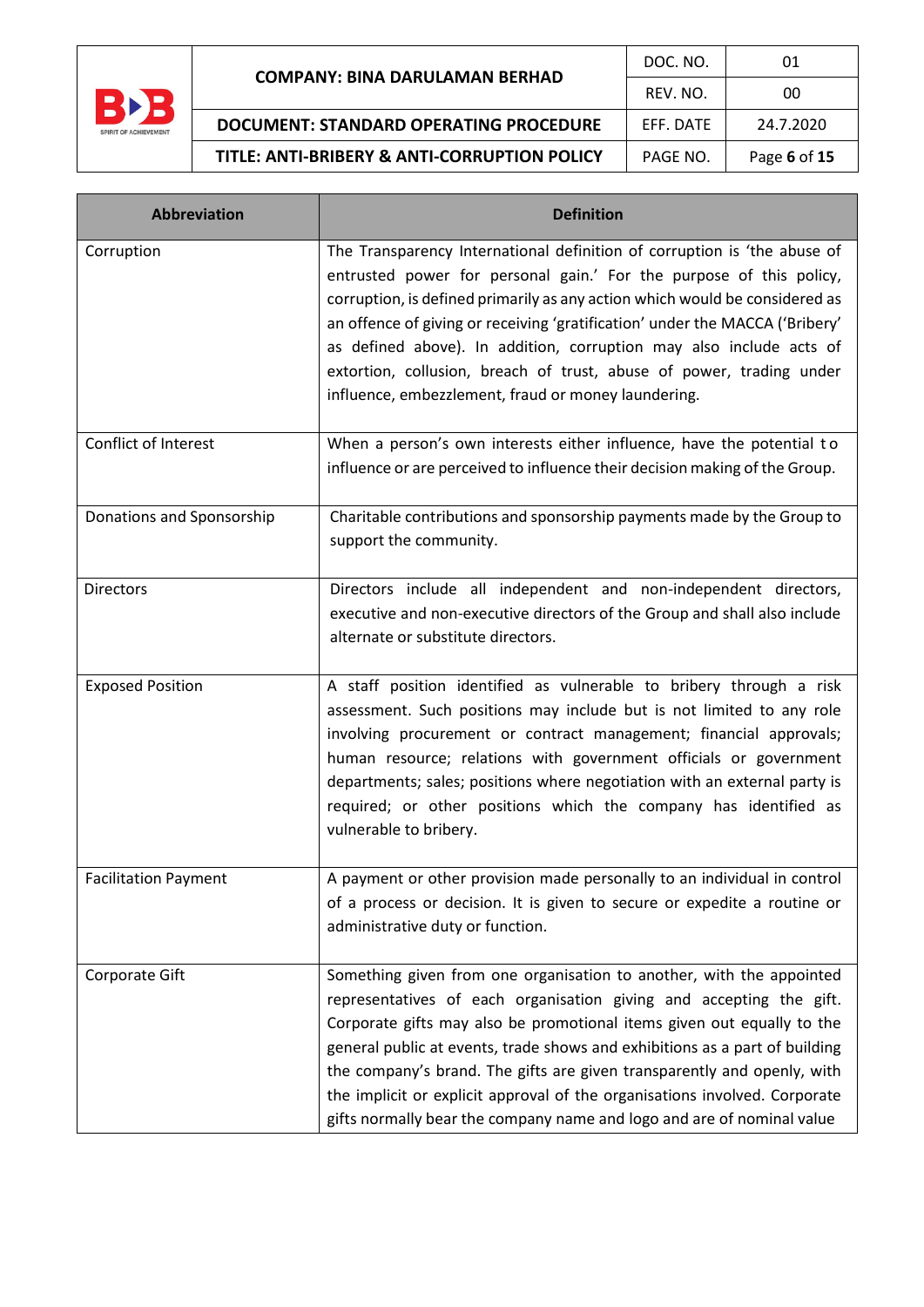

| <b>Abbreviation</b>         | <b>Definition</b>                                                                                                                                                                                                                                                                                                                                                                                                                                                                                                                                                                                                                                                                              |  |  |
|-----------------------------|------------------------------------------------------------------------------------------------------------------------------------------------------------------------------------------------------------------------------------------------------------------------------------------------------------------------------------------------------------------------------------------------------------------------------------------------------------------------------------------------------------------------------------------------------------------------------------------------------------------------------------------------------------------------------------------------|--|--|
|                             | Examples of corporate gifts include items such as diaries, table calendars,<br>pens, notepads, plaques, and festive gifts such as hampers, oranges and<br>dates.                                                                                                                                                                                                                                                                                                                                                                                                                                                                                                                               |  |  |
| <b>Personal Gift</b>        | Something given from one individual to another, with the intention of<br>creating or enhancing a personal relationship. The gifts are given in a<br>private setting, without the knowledge or approval of the company<br>management of one or both parties. Personal gifts may include cash, cash<br>equivalents such as credit cards, bitcoin or savings accounts, electronic<br>items, watches, luxury pens, property, vehicles, free fares, shares,<br>interest free loans, lottery tickets, travel facilities, entertainment,<br>services, club memberships, any forms of discount or commission, pieces<br>of jewellery, decorations, souvenirs, vouchers or any other valuable<br>items. |  |  |
| Employees                   | All individuals directly contracted to the Group on an employment basis,<br>including permanent and contract / temporary employees and Executive<br>Directors.                                                                                                                                                                                                                                                                                                                                                                                                                                                                                                                                 |  |  |
| <b>Designated Committee</b> | The members consist of the followings:<br>Group Chief Executive Officer;<br>1.<br>Chief Operating Officer; and<br>2.<br>Chief Financial Officer.<br>3.<br>(hereinafter referred to as the C-Level Management Committee<br>("CMC").<br>The organizational chart of the CMC is attached as Appendix A.                                                                                                                                                                                                                                                                                                                                                                                           |  |  |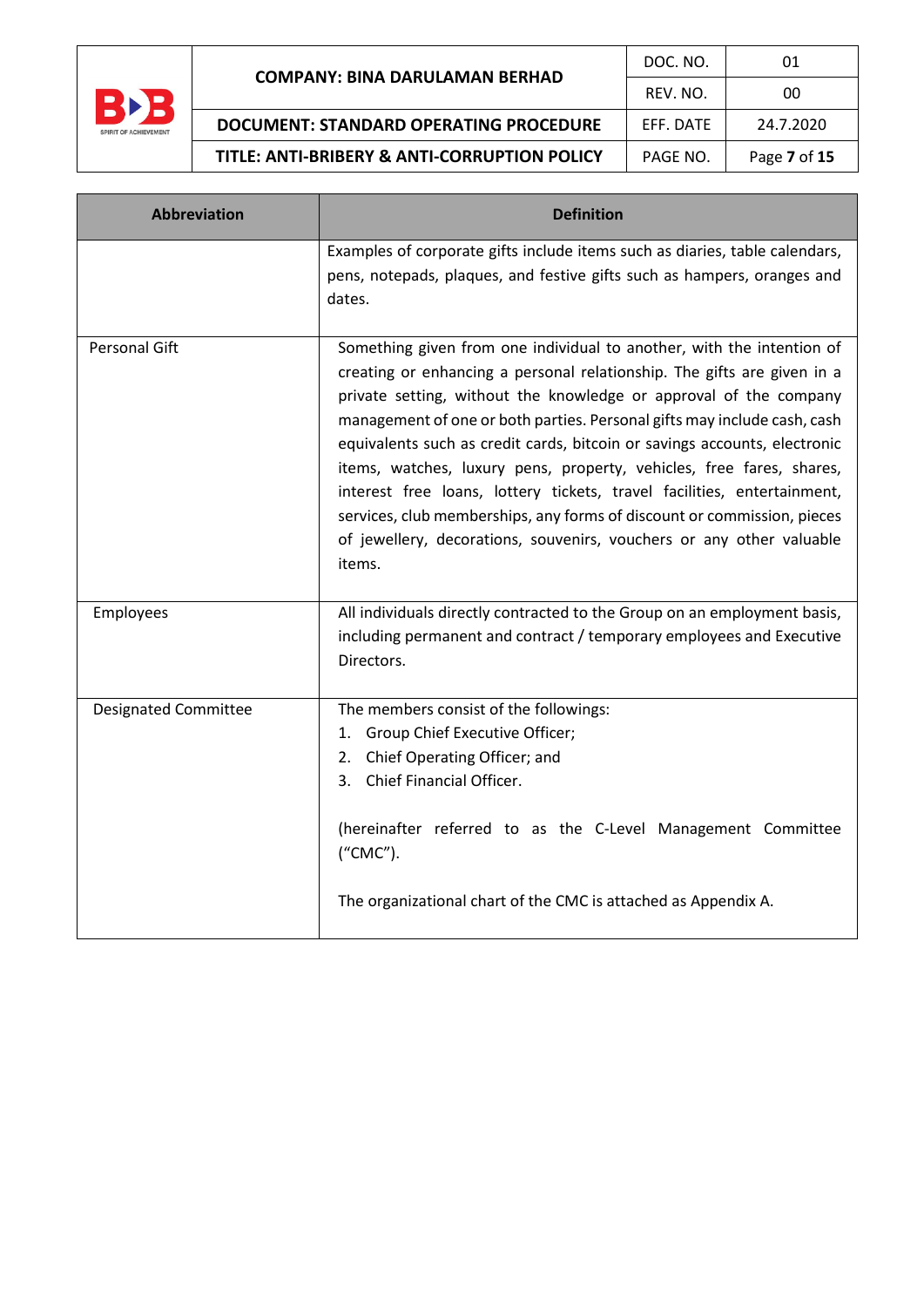

| <b>Abbreviation</b>   | <b>Definition</b>                                                                                                                                                                                                                                                                                                                                                     |  |  |
|-----------------------|-----------------------------------------------------------------------------------------------------------------------------------------------------------------------------------------------------------------------------------------------------------------------------------------------------------------------------------------------------------------------|--|--|
| <b>Family Members</b> | Family Members as interpreted by Section 109(2)(a) of Companies Act<br>2016 and Main Market Listing Requirements Chapter 1.01 as follows:                                                                                                                                                                                                                             |  |  |
|                       | Section 197(2)(a) of Companies Act 2016<br>"a member of the director's family" means the director's spouse, parent,<br>child, including adopted child and stepchild, brother, sister and the<br>spouse of the director's child, brother or sister."                                                                                                                   |  |  |
|                       | Main Market Listing Requirements Chapter 1.01<br>in relation to a person means such person who falls within any one of the<br>following categories:<br>(a)<br>spouse;<br>(b)<br>parent;<br>child including an adopted child and step-child;<br>(c)<br>brother or sister; and<br>(d)<br>spouse of the person referred to in subparagraphs (c) and (d)<br>(e)<br>above. |  |  |
| ERM                   | ERM means Group Enterprise Risk Management of Bina Darulaman<br>Berhad.                                                                                                                                                                                                                                                                                               |  |  |
| <b>GCA</b>            | GCA means Group Corporate Assurance of Bina Darulaman Berhad.                                                                                                                                                                                                                                                                                                         |  |  |
| <b>GHR</b>            | GHR means Group Human Resource of Bina Darulaman Berhad.                                                                                                                                                                                                                                                                                                              |  |  |

## **6. Anti-Bribery and Anti-Corruption Policy**

- 6.1 All forms of bribery and corruption are prohibited. The Group upholds a zero-tolerance approach. In addition to bribery, Employees must not participate in any corrupt activity, such as extortion, collusion, breach of trust, abuse of power, trading under influence, embezzlement, fraud or money laundering.
- 6.2 Bribery may take the form of exchange of money, goods, services, property, privilege, employment position or preferential treatment. Employees shall not therefore, whether directly or indirectly, offer, give, receive or solicit any item of value, in the attempt to illicitly influence the decisions or actions of a person in a position of trust within an organization, either for the intended benefit the Group or the persons involved in the transaction.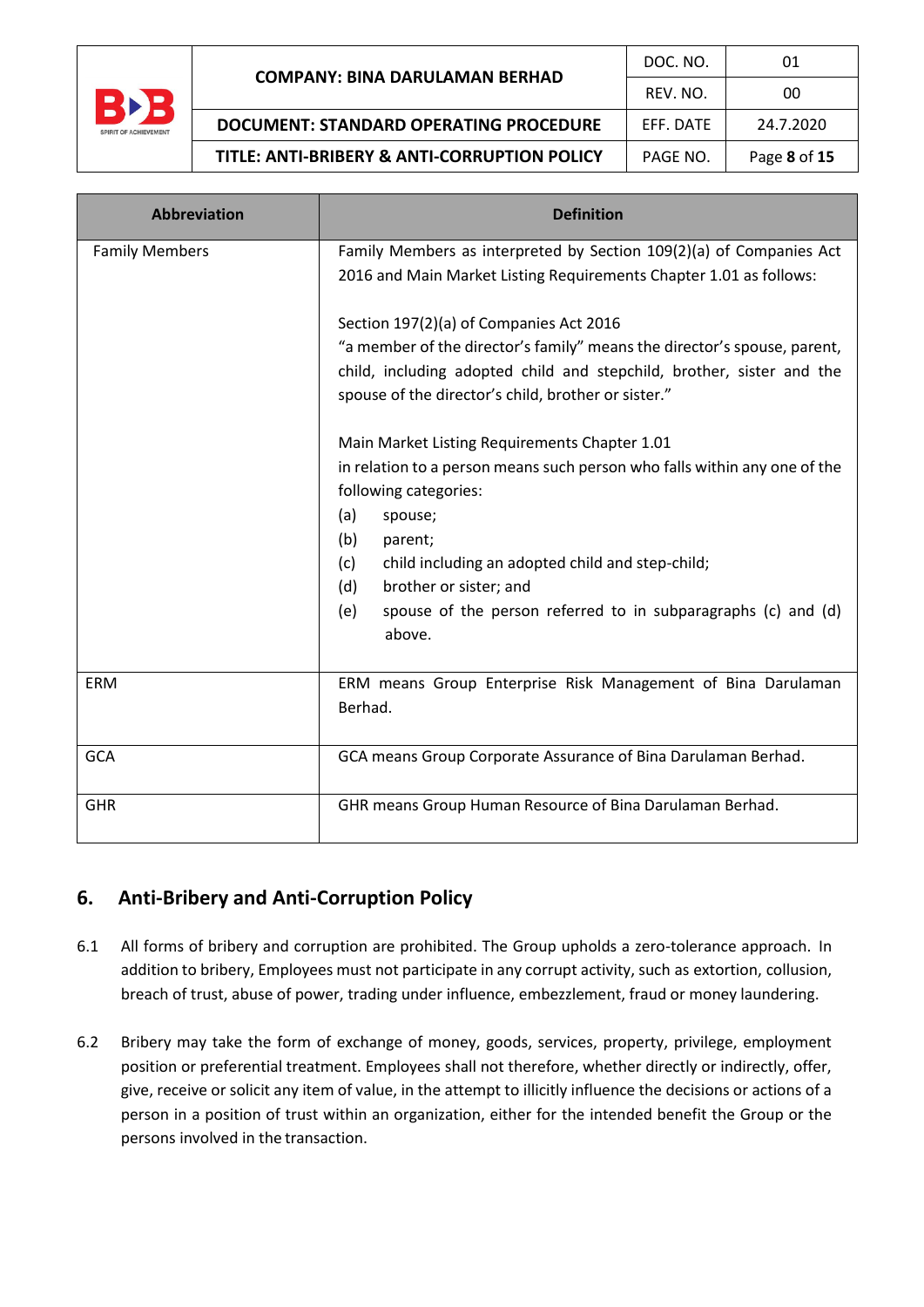

- 6.3 This Policy applies equally to its business dealings with commercial ('private sector') and government ('public sector') entities and includes interactions with their directors, Employees, agents and other appointed representatives at all levels. Even the perception of bribery is to be avoided.
- 6.4 This Policy shall at all times in accordance with the laws and regulations of Malaysia. In the event of any inconsistency or conflict between the provisions of this policy and the laws of Malaysia, the laws of Malaysia shall prevail over the Policy.
- 6.5 No Employee willsuffer demotion, penalty or other adverse consequencesforrefusing to pay or receive bribes or other illicit behaviour, even if such refusal may result in the company losing business or experiencing a delay in business operations.
- 6.6 The Group recognises the value of integrity in its Employees and Directors. The Group's recruitment, training, performance evaluation, remuneration, recognition and promotion for all Employees, shall be designed to recognise integrity. The Group conducts due diligence on employees who hold or may be holding, Exposed Positions.
- 6.7 The Group does not offer employment to prospective Employees in return for previous favour/in exchange of improper favour.
- 6.8 The Group awards contracts and employee positions purely based on merit. Support letters in all forms shall not be recognised as part of the business decision making process.

## **7. Recognition of Local and International Legislation**

- 7.1 The Group is committed to conducting its business ethically and in compliance with all applicable laws and regulations by MACCA, Malaysian Penal Code (revised 1977) (and its amendments) and the Companies Act 2016 (Malaysia). These laws prohibit bribery and corruption. Organizations are mandated to establish and maintain accurate books and records as well as adequate measures to prevent corrupt practices.
- 7.2 In cases of conflict between mandatory law and the principles contained in this Policy the law shall prevail.

## **8. Gifts, Entertainment and Travel (G.E.T) and Donation and Sponsorship (D&S)**

8.1 The Group prohibits both the giving and receiving of G.E.T and D&S to influence business decisions. The Group adopts a practice where Employees, family members or agents acting for an on behalf of the Group Employees or their family members are prohibited from, directly or indirectly, receiving or providing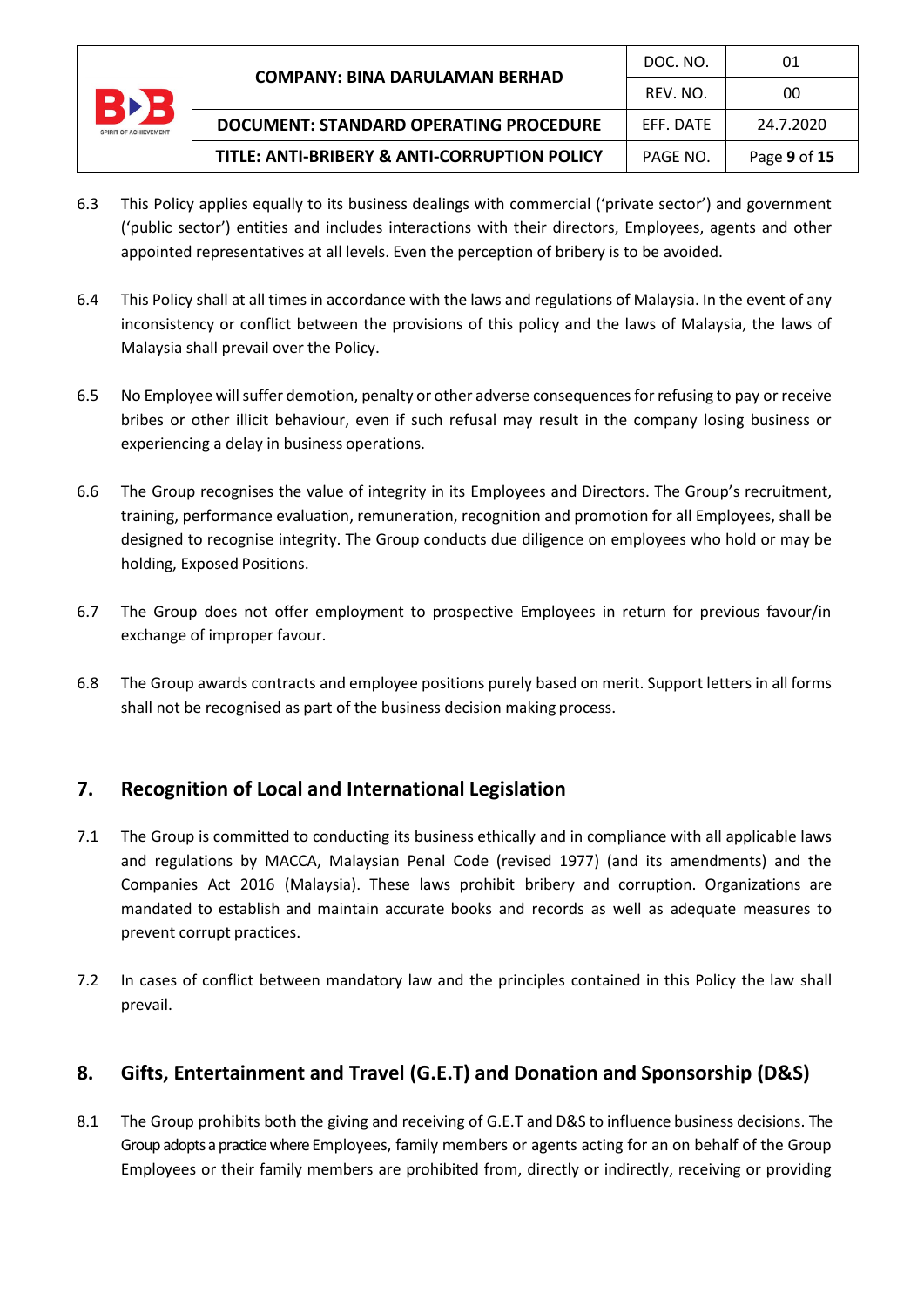

gifts save for a limited and special exceptions that shall at all times comply with all applicable policies, procedures, laws and regulations related to the use of G.E.T.

- 8.2 G.E.T offered/received by the Group are limited up to RM300.00 and the G.E.T offered/received above RM300.00 must be immediately declared to the CMC.
- 8.3 The Group allows appropriate business-related G.E.T. Reasonable G.E.T is acceptable provided that the following guiding Principles are observed:

#### **i. Principle 1: Transparency**

You should be comfortable to disclose to your colleagues the G.E.T and D&S that you offered/received.

#### **ii. Principle 2: Recipients**

You should only offer/accept G.E.T and D&S to/from those who will not put you in a position of conflict.

#### **iii. Principle 3: Ability to Influence**

The G.E.T and D&S must not be offered/accepted when there is a pending business decision.

#### **iv. Principle 4: Value**

The G.E.T and D&S must be modest and must not be so frequent i.e. more than three (3) times a year as to place the recipient under an obligation.

#### **v. Principle 5: Purpose**

The intention behind the G.E.T and D&S must not be interpreted as to gain unmerited advantage.

8.4 Employees should avoid from offering and/or accepting G.E.T and D&S beyond Item 8.2 limit, to/ from government officials. If a gift is deemed appropriate, a Corporate Gift for a specific purpose is encouraged as opposed to a Personal Gift. G.E.T must be reasonable and proportionate to the income of the Government official such that no obligation is created by the provision of the hospitality resulting in a decision to the advantage of the business. All offers and acceptance of G.E.T and D&S involving government officials must be approved by the relevant decision-makers according to their Delegated Authority Limit ('DAL'). The G.E.T and D&S must also be declared in the register.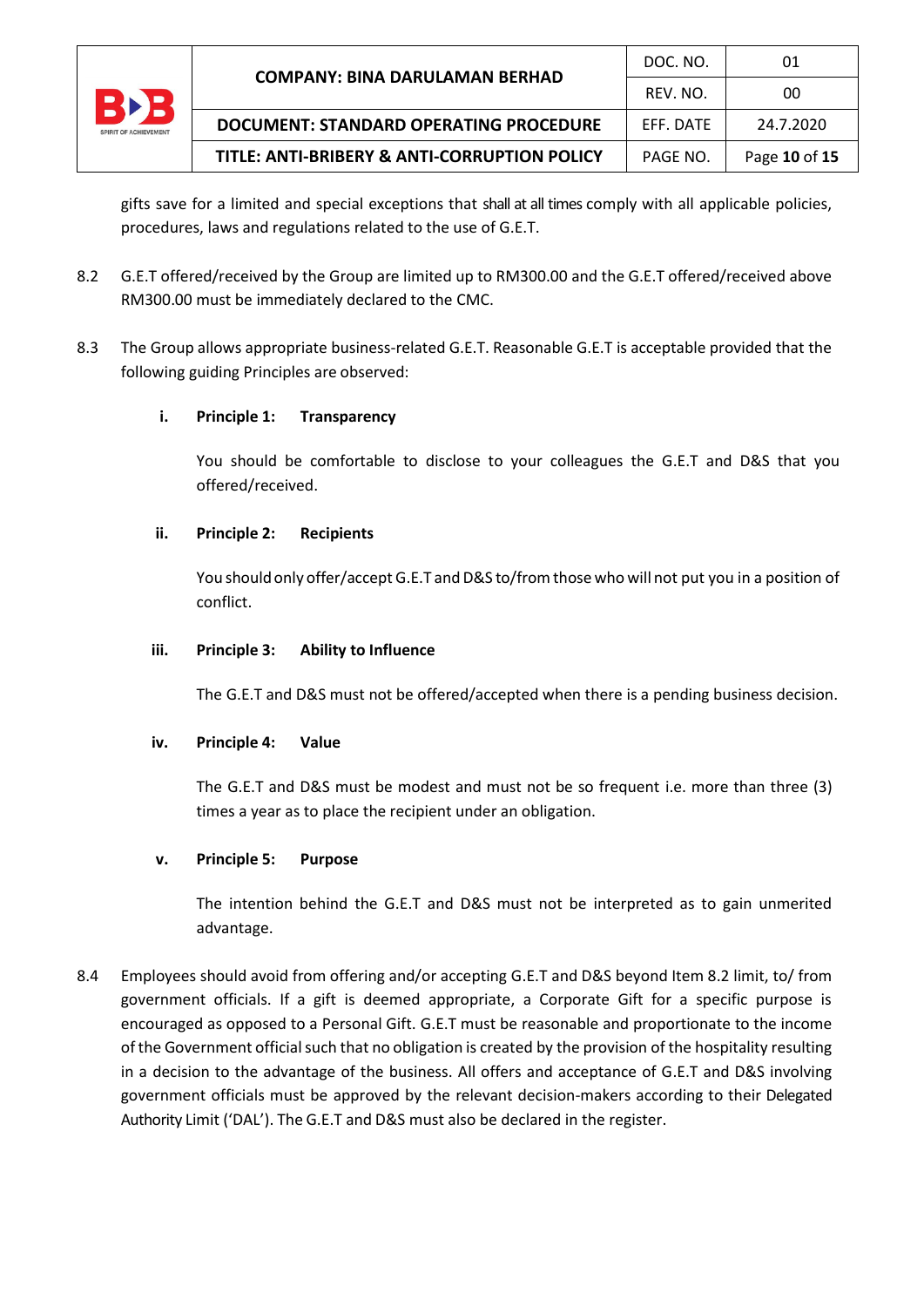

- 8.5 Donations and Sponsorships (D&S) are permitted provided that the DAL are observed.
- 8.6 Donations in the form of charity may be permissible depending on the circumstance but should be made directly to an official entity and be able to be disclosed publicly when required to.
- 8.7 Discounts, provisions of free products and services, provision of vehicles at discounted orzero cost rates, servicing and other provisions are not permitted in exchange for undue influence.

## **9. Facilitation Payments**

- 9.1 The Group adopts a strict stance that disallows Facilitation payments or 'kickbacks'.
- 9.2 Employees are expected to notify their immediate superior when encountered with any requests for a facilitation payment. In addition, if a payment has been made and Employees are unsure of the nature, their immediate superior must be immediately notified and consulted. They must also ensure that the payment has been recorded transparently.
- 9.3 The Group equally uphold the safety of all Employees as priority. In the event that an Employee's safety is at stake, a facilitation payment to protect the Employee is permitted if: -
	- (i) that is the immediate available recourse to protect the safety of the Employee;
	- (ii) the Head of Business Units/Group Chief Executive Officer's approval has been obtained; or, payment under the state of emergency had been undertaken, after which the Head of Business Units / Group Chief Executive Officer's approval must be retrospectively obtained as soon as possible.

## **10. Business Associates**

- 10.1 As part of the Group's commitment to combat bribery, the Group expects all Business Associates to refrain from bribery.
- 10.2 If suspicion of bribery and corruption arises in the dealings with any Business Associate, the Group shall seek an alternative provider of the services / goods.
- 10.3 The Group expects all Business Associates acting on behalf of the Group to contractually agree to refrain from bribery and corruption.
- 10.4 If the Group is not satisfied that bribery and corruption prevention has been upheld, due diligence shall be undertaken with regards to any Business Associate intending to act on the Group's behalf.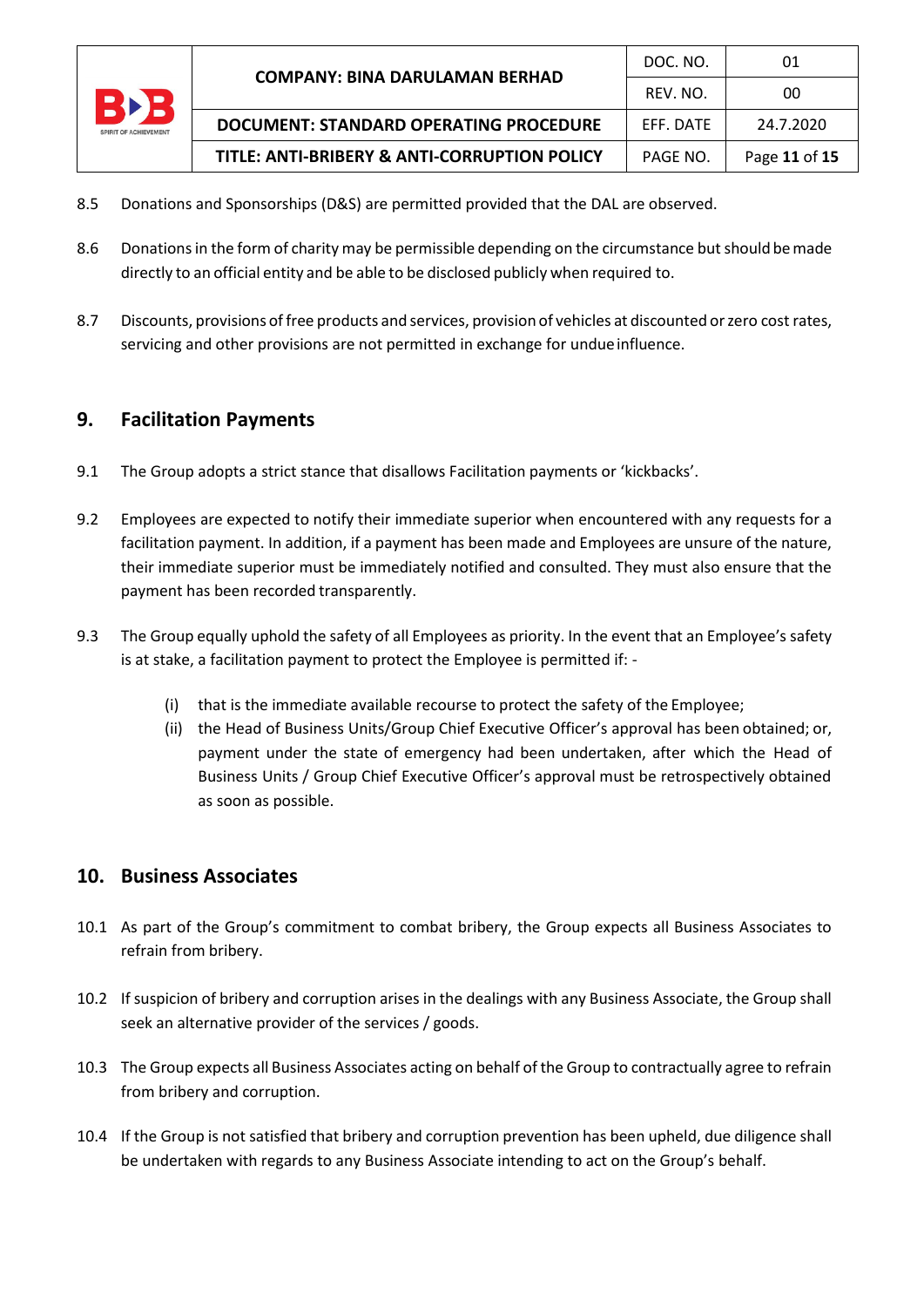

- 10.5 The extent of the due diligence should be risk-based and shall include a bribery risk assessment. Due diligence may include a search through relevant databases, checking for relationships with public officials, and documenting the reasons for choosing one particular Business Associate over another.
- 10.6 The Group shall endeavour to include clauses in all contracts enabling the Group to terminate any contract in which bribery or corruption has been observed.
- 10.7 The Group strives to build and strengthen its relationships with Business Associates. In ensuring that the Business Associate adhere to industry best practice and accepted standards of behaviour, Business Associates may be required to complete the:
	- 1. Bina Darulaman Berhad Partner Compliance Verification; or
	- 2. the Mutual Recognition form.

where deemed necessary based on circumstantial requirements. Where the requirements may not be immediately apparent, ERM shall be consulted.

10.8 Guidance and standards for appropriate practices and behaviours are expected to also be regulated to prevent corrupt practices. Where the requirements may not be immediately apparent, ERM shall be consulted.

## **11. Responsibilities of Management & Employees**

- 11.1 Management and Employees are responsible for understanding and complying with this Policy. In particular, the role of Management and Employees includes the following:
	- i. familiar with applicable requirements and directives of the policy and communicate them to subordinates;
	- ii. Promptly record all transactions and payments accurately and in reasonable detail;
	- iii. Always raise suspicious transactions to immediate superiors for guidance on next course of action;
	- iv. Promptly report violations or suspected violations through appropriate channels;
	- v. Promptly complete SOP trainings and assessments, as well as attest to comply annually.

## **12. Conflict of Interest**

12.1 Conflicts of interest arise in situations where there is a personal interest that might be considered to interfere with that person's objectivity when performing duties or exercising judgement on behalf of the Group. Employees should avoid or deal appropriately with situations in which personal interest could conflict obligations or duties. Employees must not use their position, official working hours, Group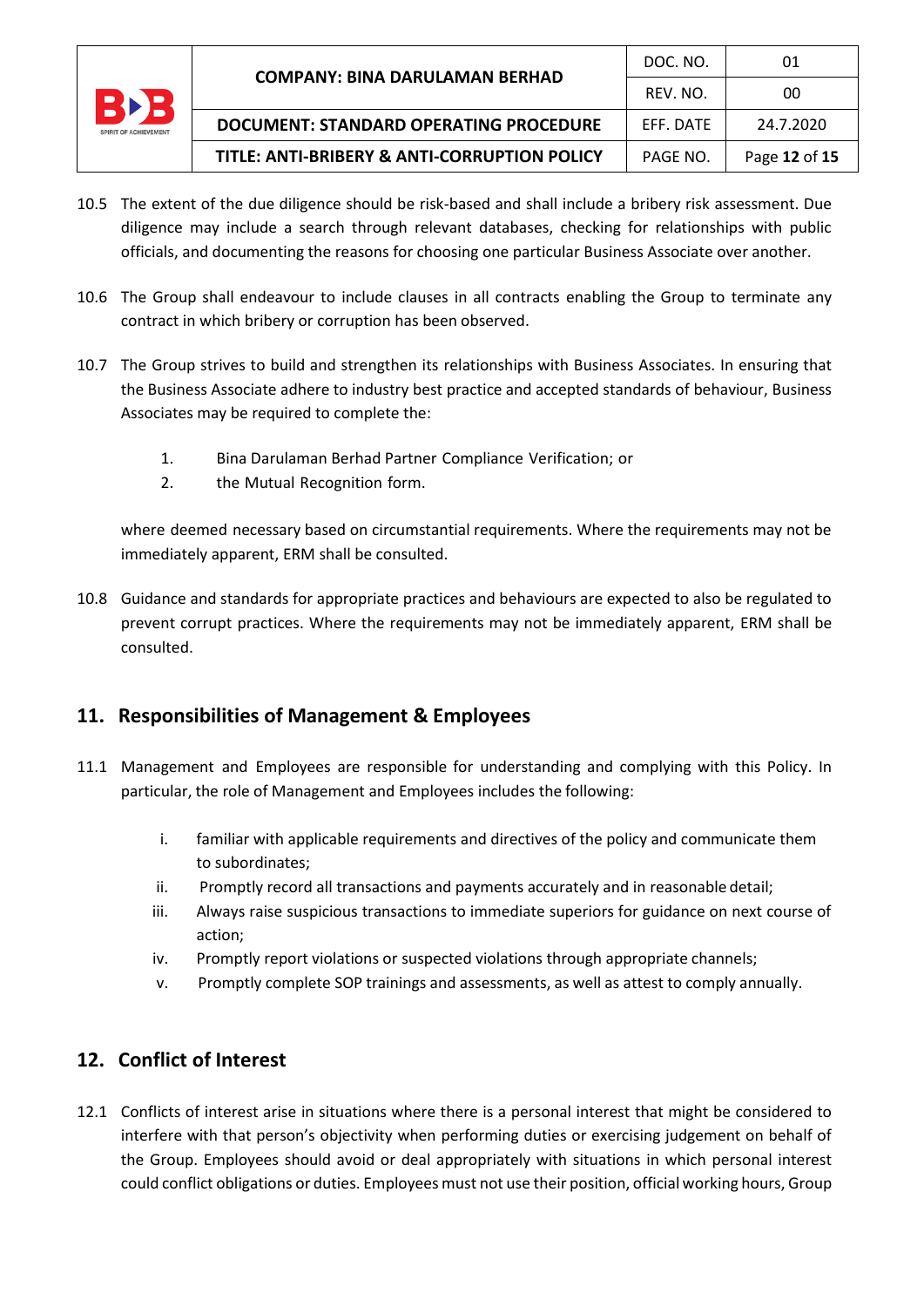| <b>SPIRIT OF ACHIEVEMENT</b> | <b>COMPANY: BINA DARULAMAN BERHAD</b>        | DOC. NO.  | 01            |
|------------------------------|----------------------------------------------|-----------|---------------|
|                              |                                              | REV. NO.  | 00            |
|                              | DOCUMENT: STANDARD OPERATING PROCEDURE       | EFF. DATE | 24.7.2020     |
|                              | TITLE: ANTI-BRIBERY & ANTI-CORRUPTION POLICY | PAGE NO.  | Page 13 of 15 |

resources and assets for personal gain or to the Group's disadvantage.

- 12.2 The SOP sets out the procedures on how to deal with conflicts of interests arising with a selected group of individuals and entities, including:
	- i. Dealing with suppliers, customers, agents and competitors;
	- ii. Personal dealings with suppliers and customers;
	- iii. Outside employment and activities outside the Group;
	- iv. Board membership;
	- v. Family members; and
	- vi. Investment activities.
- 12.3 In situations where confronted with such conflict, Employees are required to complete the Conflicts of Interest Disclosure Form.

## **13. Staff Declarations**

- 13.1 All new recruits shall complete trainings on the SOP and this Policy. New recruits are expected to pass the assessment at the end of the training and attest that the SOP shall be complied with in the course of his/her employment.
- 13.2 In addition, under circumstances of suspicious behaviour, allegations and/or investigations relating to bribery or corruption, CMC reserves all rights to request the relevant Employee to declare information regarding assets owned as deemed necessary.

## **14. Anti-Bribery and Anti-Corruption Compliance**

- 14.1 GCA shall have the oversight of the implementation of compliance controls related to this Policy.
- 14.2 GCA shall be the independent authority to act effectively against bribery, including initiating investigations deemed necessary based on reasonable cause for suspicion. The Head of Enterprise Risk Management shall maintain a direct reporting line to the Board Risk Committee.
- 14.3 GCA shall implement and effectively manage routine anti-bribery and anti-corruption measures as deemed appropriate to ring-fence the organisation against possible legislative liabilities, as well as undertake ad-hoc measures deemed required based on circumstantial requirements that present during the course of operations.
- 14.4 ERM shall conduct regular risk assessments to identify the bribery and corruption risks potentially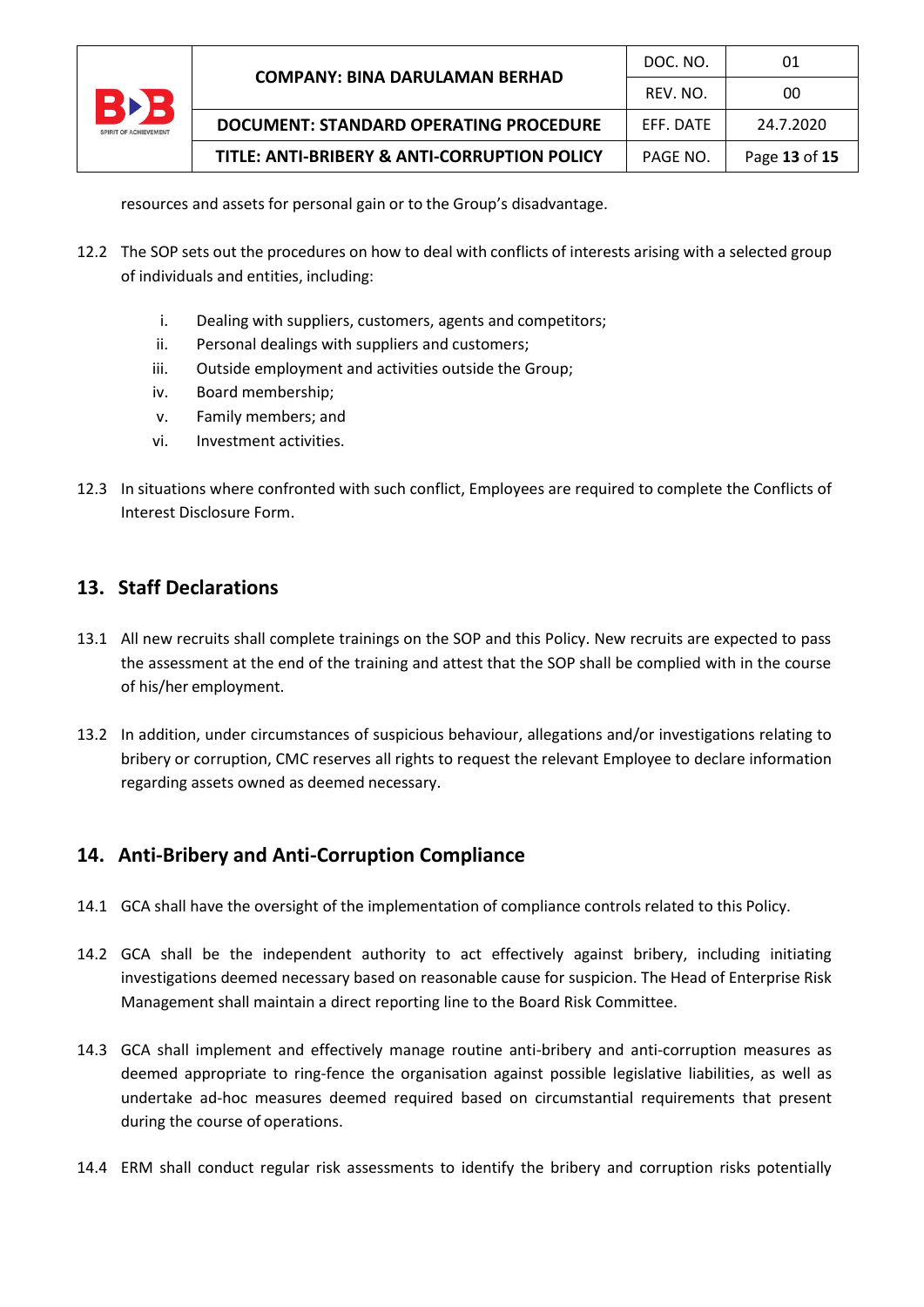

affecting the Group. ERM shall also review the suitability of this Policy from time to time, taking into account relevant developments in the legislature as well as evolving industry and international standards.

## **15. Awareness and Training**

- 15.1 The Group conducts awareness programmes for all Employees to refresh awareness of anti-bribery and anti-corruption measures, and to continuously promulgate integrity and ethics. This includes the online SOP training, assessment and attestation.
- 15.2 In addition, the Group provides anti-bribery and anti-corruption training to:
	- i. New recruits; and
	- ii. Employees promoted / transferred to Exposed Positions.
- 15.3 ERM may at any time recommend that certain trainings be repeated to any Employee / Group of Employees in any operating unit / Region if deemed necessary based on circumstantial requirements.
- 15.4 GHR shall maintain all records of trainings in collaboration with ERM.

## **16. Reporting of Policy Violations**

Employees who encounter actual or suspected violations of this Policy are required to report their concerns. Each Employee has a responsibility to ensure that suspected -bribery and corruption incidents are reported promptly. The Group practices an open-door policy and encourages all Employees to share concerns and suggestions with superiors and colleagues who are able to address them in an appropriate manner. The SOP sets out secured whistleblowing channels via e-mail to: *[whistleblowing@bdb.com.my](mailto:whistleblowing@bdb.com.my)* Reports made in good faith, either anonymously or otherwise, shall be addressed in a timely manner and without incurring fear of reprisal regardless of the outcome of any investigation.

## **17. Non-Compliance**

- 17.1 ERM shall conduct regular validation to ensure compliance to this Policy. Such validation exercises may be conducted either independently by ERM or in collaboration with GCA and/or conducted by external consultants.
- 17.2 Non-compliance identified by the validation or identified through other risk assessments undertaken shall be reported to the Board Audit Committee.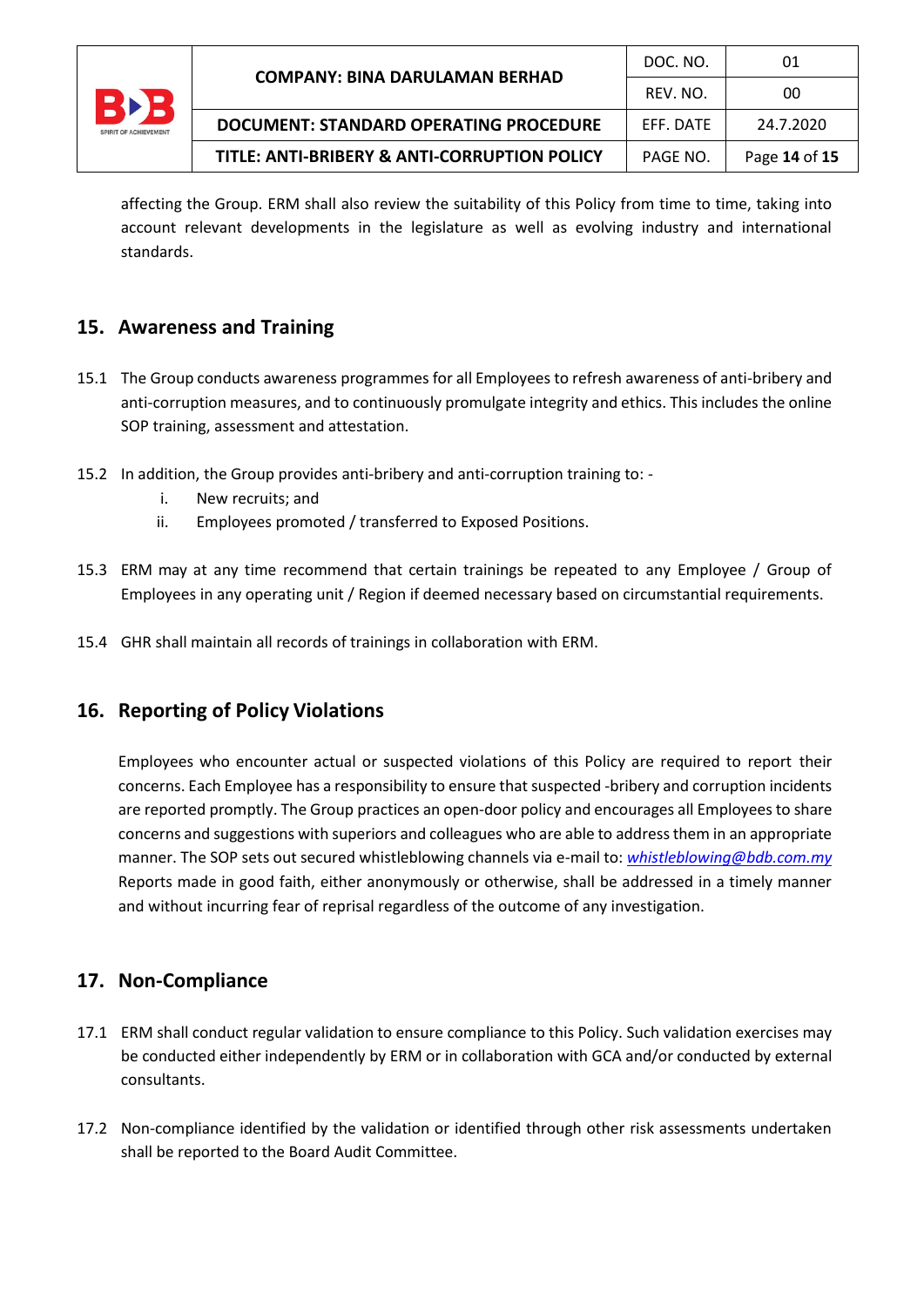

## **18 Continuous Improvement**

18.1 The Group is committed to continually improving its policies and procedures relating to anti-bribery and anti-corruption. ERM may therefore endeavour to develop further integrity measures and certify the Group's anti-bribery procedures as adequate where certification is available.

## **19 Sanctions for Non-compliance**

- 19.1 The Group regards bribery and corruption as a serious matter. Non-compliance may lead to disciplinary action, up to and including termination of employment. Further legal action may also be taken in the event that the Group's interests have been harmed as a result of non-compliance.
- 19.2 The Group shall notify the relevant regulatory authority if any identified bribery or corruption incidents have been proven beyond reasonable doubt.
- 19.3 Where notification to the relevant regulatory authorities have been done, the Group shall provide full co-operation to the said regulatory authorities, including further action that such regulatory authority may decide to take against convicted Employees.
- 19.4 Any changes or exceptions in regards to the sanctions for non compliance shall require the approval from the Board of the Group.

The End of the Policy-